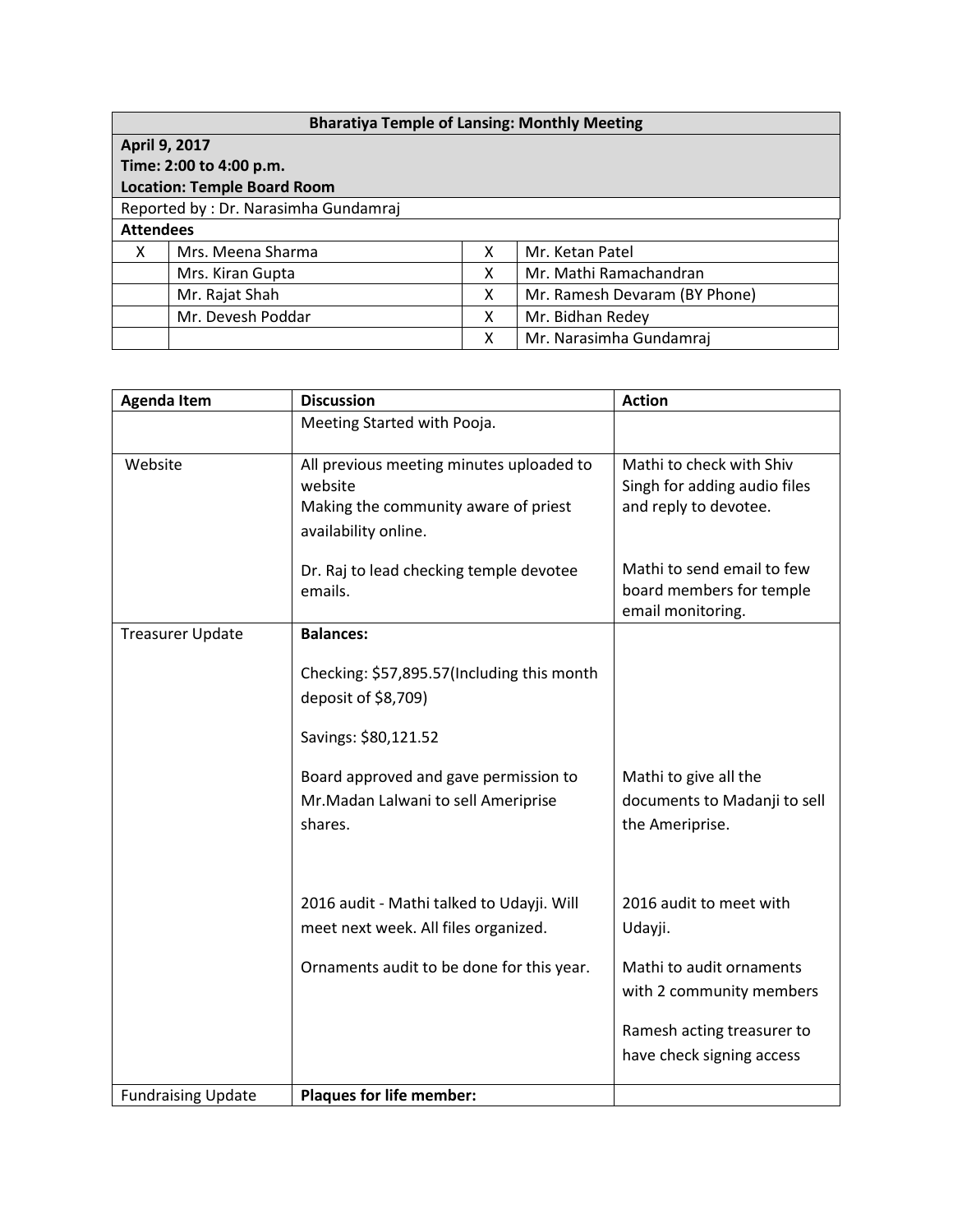|                         | Mathi fixed it with the help of Ashokji,<br>Rameshji and Shastriji.<br>Plaques to be arranged in yearly order from<br>now on.                                            |                                                                                                                          |
|-------------------------|--------------------------------------------------------------------------------------------------------------------------------------------------------------------------|--------------------------------------------------------------------------------------------------------------------------|
|                         | Board approved advertisement on temple<br>TV in the lobby and basement for 365<br>dollars per year.                                                                      | Dr. Raj will send message to<br>Meenaji to E mail to<br>community that they can<br>advertise on the temple TV<br>screen. |
|                         | Fundraising committee again to meet April<br>last week or May                                                                                                            | Dr. Raj will schedule the<br>meeting.                                                                                    |
|                         |                                                                                                                                                                          | Dr. Raj to order kids saving<br>banks, send images to board                                                              |
| <b>Priest Committee</b> | Priest meeting minutes sent by                                                                                                                                           |                                                                                                                          |
| update                  | Kiranji(Email):                                                                                                                                                          |                                                                                                                          |
|                         | Abhishek milk to be collected and thrown<br>in the outside basin where we wash hands.<br>Also every Monday night the priests on<br>duty will pour Clorox before leaving. |                                                                                                                          |
|                         | All scheduled puja will be performed<br>regardless of devotees coming or not,<br>every single time.                                                                      |                                                                                                                          |
|                         | If an outside puja has been booked and the<br>priest is sick they cannot perform the puja<br>without getting approval by the board.                                      |                                                                                                                          |
|                         | Priest duties were explained to both priests<br>and they were given feedback on punch<br>cards.                                                                          |                                                                                                                          |
|                         | Shastriji wanted to go to India on 15th<br>April and come back 15th May.                                                                                                 | Shastriji vacation approved.                                                                                             |
|                         | Panditji requested a day off while Shastriji<br>is gone because he feels that Shastriji has<br>to cover him for only 3 weeks at a time                                   |                                                                                                                          |
|                         | where as he has to do for 5 weeks without<br>a break that is too much for him.                                                                                           | His request is reasonable.<br>Board to decide how they<br>want to handle it.                                             |
| Maintenance Update      | US Flag installed                                                                                                                                                        |                                                                                                                          |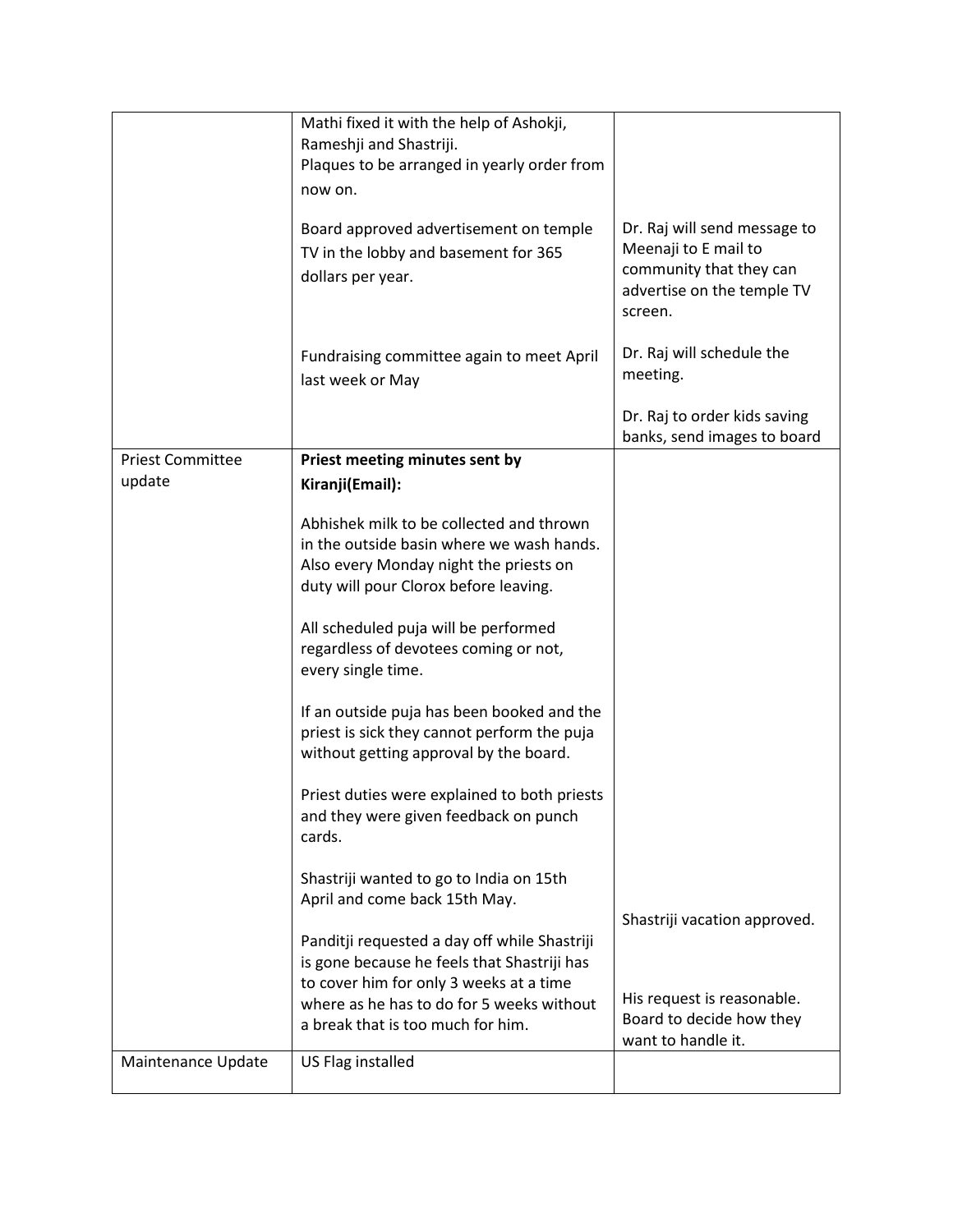| Router and modem to cover entire temple       | Mathi and Ketan to test      |
|-----------------------------------------------|------------------------------|
| premises installed.                           | installed router and WiFi    |
|                                               | booster how it works.        |
| Om symbol installed                           |                              |
| Part of the audio system not functioning      | Sandip Shah and Bidhan to    |
|                                               | repair audio system.         |
| well.                                         |                              |
| Ketanji, Meenaji met to discuss brighter      | Funds for lights. Ketan      |
|                                               | Meenaji will work on this    |
| lights to brighten the area just below the    | project.                     |
| elevated sanctum area. Need some more         |                              |
| time to plan.                                 | Door stopper to be installed |
|                                               |                              |
| New security cameras. Will look into a new    | Security committee to meet.  |
| system to cover certain areas.                |                              |
|                                               |                              |
| Parking Lot Lights - Adityaji working on this |                              |
|                                               |                              |
| Jain temple roof is fixed.                    |                              |
|                                               |                              |
|                                               | Mathi and Ashokji is         |
|                                               | collecting funds for this    |
| Temple Basement Picture Frames Installed.     |                              |
|                                               | project.                     |
|                                               |                              |
| Two basement bathrooms renovation:            |                              |
| Ashokji lead this project and completed the   |                              |
| renovation. Expenses are around \$5000.       |                              |
|                                               |                              |
| <b>Upcoming Projects:</b>                     |                              |
|                                               |                              |
| Kitchen Renovation: Pradeepji is working      |                              |
| on this project. Estimated expenses are       |                              |
| around \$15,000.                              |                              |
|                                               |                              |
| Parking Lot Resurfacing: Adithyaji working    |                              |
| on this project.                              |                              |
|                                               |                              |
| Board decided to use maximum 50% of           |                              |
| fundraised amount for upcoming board          |                              |
| approved projects. Board will increase or     |                              |
| decrease the percentage based on the          |                              |
| project.                                      |                              |
|                                               |                              |